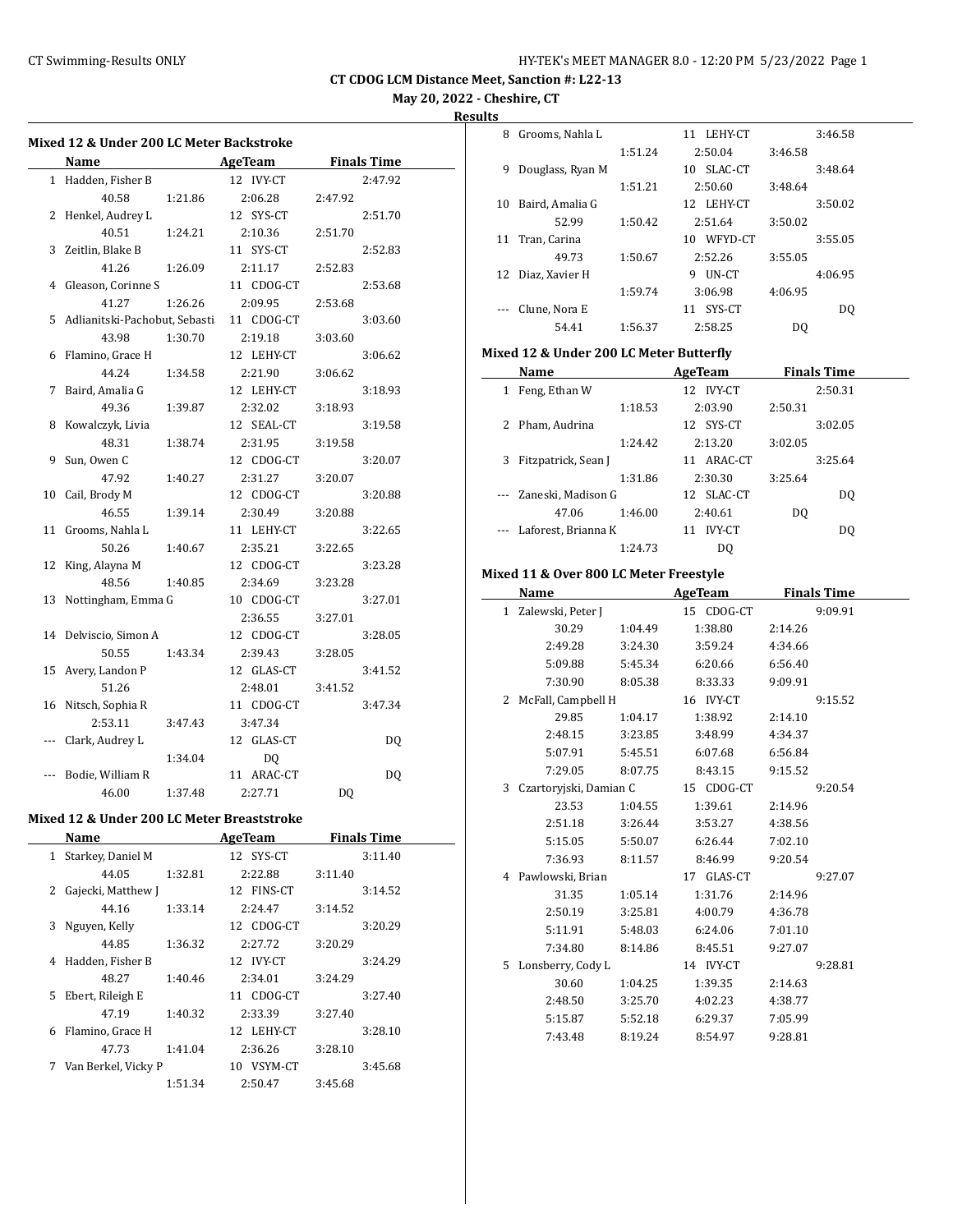# CT Swimming-Results ONLY **CONCER 12:20 PM 5/23/2022** Page 2

**CT CDOG LCM Distance Meet, Sanction #: L22-13**

**May 20, 2022 - Cheshire, CT**

### **Results**

|    | (Mixed 11 & Over 800 LC Meter Freestyle)<br><b>Name</b> |                    | AgeTeam               | <b>Finals Time</b> |
|----|---------------------------------------------------------|--------------------|-----------------------|--------------------|
|    |                                                         |                    |                       |                    |
|    | 6 Liao, James                                           |                    | 16 IVY-CT             | 9:29.75            |
|    |                                                         | 1:05.33            |                       | 2:16.19            |
|    |                                                         | 3:28.38            |                       | 4:40.51            |
|    |                                                         | 5:54.26            |                       | 7:07.19            |
|    | 7:37.86                                                 | 8:20.43            | 9:29.75               |                    |
| 7  | Moumen, Mehdi M                                         |                    | 16 CDOG-CT            | 9:35.68            |
|    | 31.85                                                   | 1:06.83            | 1:37.69               | 2:19.23            |
|    | 2:55.88                                                 | 3:32.53            | 4:08.51               | 4:46.09            |
|    | 5:23.38                                                 | 6:00.27            | 6:37.65               | 7:14.27            |
|    | 7:51.13                                                 | 8:27.12            | 9:03.84<br>18 CDOG-CT | 9:35.68            |
| 8  | Hallstrom, Connor C                                     |                    |                       | 9:38.22            |
|    | 32.26<br>2:53.88                                        | 1:06.33<br>3:29.93 | 1:42.18<br>4:06.49    | 2:17.48<br>4:42.93 |
|    |                                                         |                    |                       |                    |
|    | 5:19.98                                                 | 5:56.80            | 6:34.44               | 7:11.49            |
|    | 7:49.10<br>9 Watson, Jack W                             | 8:26.09            | 9:03.00<br>16 IVY-CT  | 9:38.22<br>9:48.61 |
|    | 31.77                                                   | 1:07.20            | 1:33.18               | 2:20.35            |
|    | 2:57.80                                                 | 3:35.47            | 4:13.31               | 4:50.80            |
|    | 5:30.01                                                 | 6:07.04            | 6:45.47               | 7:22.96            |
|    | 8:01.25                                                 | 8:38.59            | 9:14.98               | 9:48.61            |
| 10 | Gauthier, Michael A                                     |                    | 16 CDOG-CT            | 9:49.63            |
|    | 32.74                                                   | 1:09.54            | 1:46.23               | 2:23.42            |
|    | 3:00.95                                                 | 3:37.90            | 4:14.84               | 4:52.66            |
|    | 5:30.68                                                 | 6:07.98            | 6:46.17               | 7:23.30            |
|    | 8:01.31                                                 | 8:38.25            | 9:15.36               | 9:49.63            |
|    | 11 Lanier, William R                                    |                    | 15 CDOG-CT            | 9:50.49            |
|    | 32.21                                                   | 1:07.34            | 1:44.38               | 2:21.36            |
|    | 2:59.87                                                 | 3:36.29            | 4:14.37               | 4:51.01            |
|    | 5:29.42                                                 | 6:06.40            | 6:45.45               | 7:22.48            |
|    | 8:01.15                                                 | 8:37.66            | 9:15.64               | 9:50.49            |
|    | 12 Adlianitski, Kristian A                              |                    | 16 CDOG-CT            | 9:55.29            |
|    | 32.50                                                   | 1:09.12            | 1:45.78               | 2:24.37            |
|    | 3:01.61                                                 | 3:40.05            | 4:17.29               | 4:56.17            |
|    | 5:33.45                                                 | 6:11.73            | 6:48.56               | 7:26.99            |
|    | 8:04.09                                                 | 8:42.36            | 9:18.67               | 9:55.29            |
| 13 | Barto, Julia W                                          |                    | 15 CDOG-CT            | 9:58.60            |
|    | 33.18                                                   | 1:10.72            | 1:48.30               | 2:26.70            |
|    | 3:04.22                                                 | 3:42.70            | 4:20.15               | 4:58.40            |
|    | 5:35.72                                                 | 6:14.32            | 6:51.53               | 7:29.72            |
|    | 8:07.03                                                 | 8:44.91            | 9:22.27               | 9:58.60            |
| 14 | Tiernan, Meghan A                                       |                    | 17 CDOG-CT            | 9:59.90            |
|    | 33.57                                                   | 1:10.52            | 1:47.39               | 2:25.59            |
|    | 3:01.80                                                 | 3:42.17            | 4:20.02               | 4:58.91            |
|    | 5:37.03                                                 | 6:15.68            | 6:53.23               | 7:31.94            |
|    | 8:09.01                                                 | 8:47.04            | 9:23.69               | 9:59.90            |
| 15 | Potyrala, Avery L                                       |                    | 17 CDOG-CT            | 10:03.41           |
|    | 33.32                                                   | 1:11.11            | 1:48.83               | 2:27.72            |
|    | 3:05.29                                                 | 3:43.96            | 4:21.85               | 5:00.37            |
|    | 5:37.64                                                 | 6:16.24            | 6:53.54               | 7:31.97            |
|    | 8:09.17                                                 | 8:47.88            | 9:25.31               | 10:03.41           |
| 16 | Signorello, Adam J                                      |                    | 15 SLAC-CT            | 10:03.72           |
|    | 33.35                                                   | 1:08.83            | 1:47.02               | 2:25.28            |
|    | 3:04.10                                                 | 3:42.84            | 4:22.09               | 5:00.18            |
|    | 5:38.76                                                 | 6:16.88            | 6:55.54               | 7:33.52            |
|    | 8:12.18                                                 | 8:49.88            | 9:28.05               | 10:03.72           |
|    |                                                         |                    |                       |                    |

| 17 | Beach, Emmy L       |         | 14 ARAC-CT | 10:04.40 |
|----|---------------------|---------|------------|----------|
|    | 32.40               | 1:08.39 | 1:46.21    | 2:24.07  |
|    | 3:02.53             | 3:40.76 | 4:19.30    | 4:57.87  |
|    | 5:36.72             | 6:15.77 | 6:55.16    | 7:33.59  |
|    | 8:12.39             | 8:50.31 | 9:28.40    | 10:04.40 |
| 18 | Gangaway, Megan R   |         | 16 LEHY-CT | 10:04.50 |
|    | 33.63               | 1:10.55 | 1:47.97    | 2:26.00  |
|    | 3:03.97             | 3:42.07 | 4:20.40    | 4:58.55  |
|    | 5:37.18             | 6:15.48 | 6:49.40    | 7:32.28  |
|    | 8:10.45             | 8:48.91 | 9:26.61    | 10:04.50 |
| 19 | Bishop, Nolan R     |         | 14 FINS-CT | 10:05.02 |
|    | 33.14               | 1:10.09 | 1:49.03    | 2:27.73  |
|    | 3:06.23             | 3:46.04 | 4:20.33    | 5:03.15  |
|    | 5:42.29             | 6:20.48 | 6:50.77    |          |
|    | 8:09.77             | 8:52.38 | 9:26.57    | 10:05.02 |
| 20 | Isacson, Jacob D    |         | 14 SYS-CT  | 10:05.61 |
|    | 33.24               | 1:11.34 | 1:49.76    | 2:29.48  |
|    | 3:08.62             | 3:48.39 | 4:27.32    | 5:06.92  |
|    | 5:45.39             | 6:23.60 | 7:00.66    | 7:39.15  |
|    | 8:16.45             | 8:54.44 | 9:30.11    | 10:05.61 |
| 21 | Tyler, Julianna M   |         | 16 CDOG-CT | 10:09.31 |
|    |                     | 1:14.14 |            | 2:31.94  |
|    |                     | 3:49.56 |            | 5:06.54  |
|    |                     | 6:22.94 | 7:00.48    |          |
|    | 7:24.21             | 8:54.74 | 9:32.17    | 10:09.31 |
| 22 | Lamphere, Erik R    |         | 14 CDOG-CT | 10:10.65 |
|    | 33.67               | 1:10.64 | 1:49.50    | 2:27.49  |
|    | 3:07.25             | 3:45.72 | 4:25.09    | 5:03.89  |
|    | 5:43.20             | 6:21.61 | 7:01.18    | 7:39.70  |
|    | 8:19.02             | 8:56.66 | 9:35.23    | 10:10.65 |
| 23 | Snow, Julia A       |         | 17 CDOG-CT | 10:12.14 |
|    | 33.84               | 1:13.43 | 1:51.57    | 2:30.43  |
|    | 3:08.17             | 3:47.63 | 4:21.16    | 5:04.58  |
|    | 5:43.60             | 6:21.60 | 7:00.85    | 7:39.01  |
|    | 8:17.91             | 8:56.27 | 9:34.71    | 10:12.14 |
| 24 | Rosano, Jack D      |         | 14 WFYD-CT | 10:12.55 |
|    | 34.30               | 1:12.86 | 1:51.59    | 2:31.30  |
|    | 3:09.93             | 3:49.68 | 4:28.98    | 5:08.75  |
|    | 5:47.92             | 6:27.15 | 7:03.89    | 7:43.34  |
|    | 8:21.52             | 8:59.06 | 9:29.63    | 10:12.55 |
| 25 | Markoja, Addison    |         | 13 SEAL-CT | 10:13.13 |
|    | 31.85               | 1:11.58 | 1:50.44    | 2:29.15  |
|    | 3:07.08             | 3:46.24 | 4:25.43    | 5:03.64  |
|    | 5:42.33             | 6:22.06 | 7:02.19    | 7:41.08  |
|    | 8:21.06             | 8:58.89 | 9:36.19    | 10:13.13 |
| 26 | Lagamao, Kendrick C |         | 17 CDOG-CT | 10:15.62 |
|    | 32.86               | 1:09.36 | 1:48.21    | 2:26.45  |
|    | 3:04.94             | 3:43.53 | 4:23.40    | 5:02.84  |
|    | 5:42.52             | 6:21.64 | 7:01.51    | 7:40.38  |
|    | 8:20.55             | 8:59.05 | 9:38.65    | 10:15.62 |
| 27 | Gajecki, Natalia E  |         | 14 FINS-CT | 10:16.53 |
|    | 31.52               | 1:08.66 | 1:46.36    | 2:25.89  |
|    | 3:05.06             | 3:43.68 | 4:22.50    | 5:02.90  |
|    | 5:43.36             | 6:22.42 | 6:59.36    | 7:41.68  |
|    | 8:22.66             | 9:01.50 | 9:40.59    | 10:16.53 |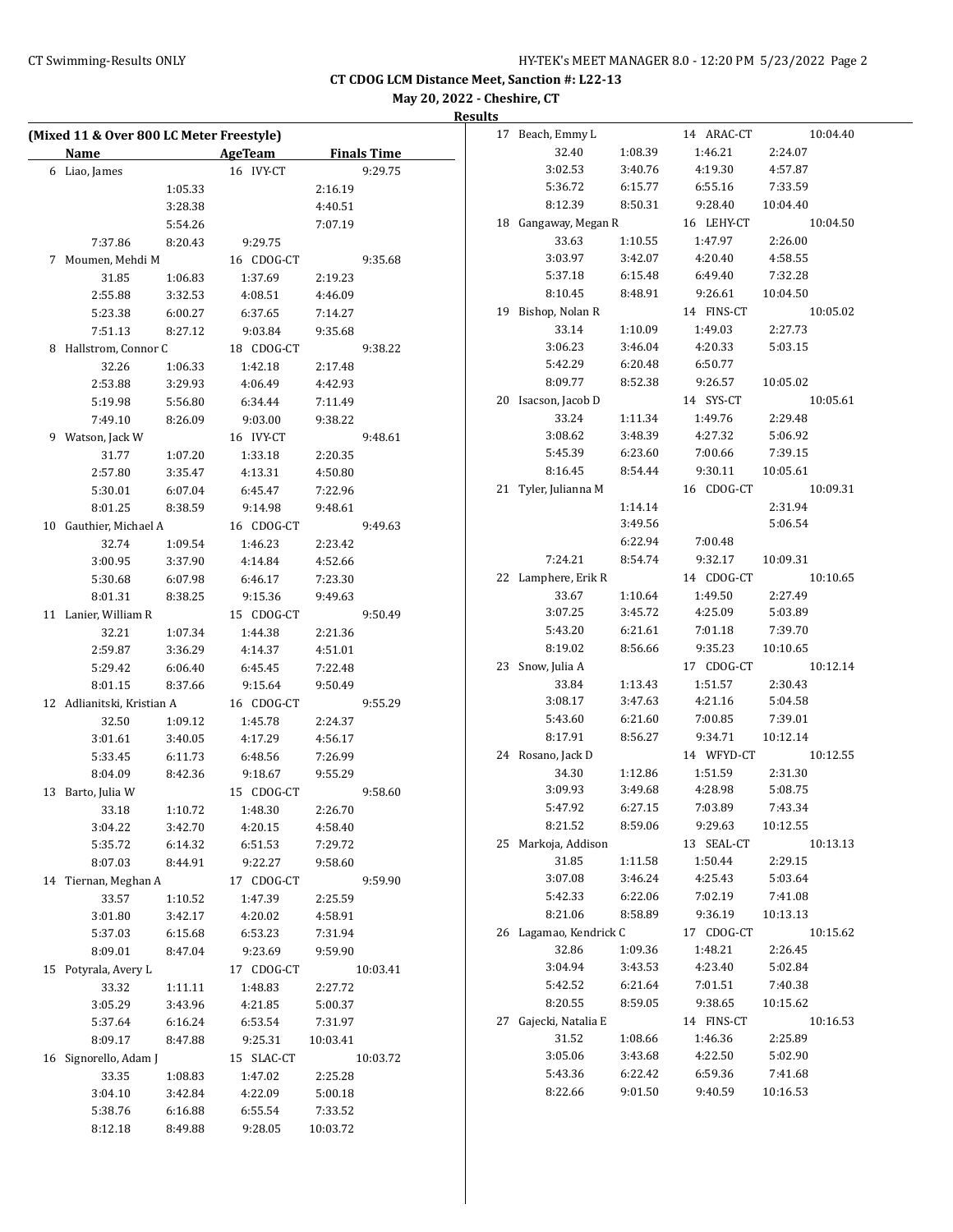# CT Swimming-Results ONLY **CONCER 12:20 PM 5/23/2022** Page 3

**CT CDOG LCM Distance Meet, Sanction #: L22-13**

**May 20, 2022 - Cheshire, CT**

**Results**

|    | (Mixed 11 & Over 800 LC Meter Freestyle) |         |                    |                    |  |  |
|----|------------------------------------------|---------|--------------------|--------------------|--|--|
|    | Name                                     |         | <b>AgeTeam</b>     | <b>Finals Time</b> |  |  |
|    | 28 Hadden, Hayes W                       |         | 14 IVY-CT          | 10:19.55           |  |  |
|    | 33.25                                    | 1:10.93 | 1:49.55            | 2:28.98            |  |  |
|    | 3:08.41                                  | 3:48.45 | 4:28.13            | 5:07.76            |  |  |
|    | 5:47.09                                  | 6:26.74 | 7:06.18            | 7:45.49            |  |  |
|    | 8:24.64                                  | 9:03.82 | 9:42.50            | 10:19.55           |  |  |
|    | 29 Redfern, John P                       |         | 17 GLAS-CT         | 10:20.27           |  |  |
|    | 33.76                                    | 1:11.61 | 1:49.67            | 2:28.56            |  |  |
|    | 3:07.16                                  | 3:46.54 | 4:25.60            | 5:05.65            |  |  |
|    | 5:44.68                                  | 6:24.86 | 7:03.86            | 7:43.71            |  |  |
|    | 8:23.26                                  | 9:03.05 | 9:41.88            | 10:20.27           |  |  |
|    | 30 Behrle, Kyla P                        |         | 18 CDOG-CT         | 10:24.19           |  |  |
|    | 35.19                                    | 1:12.82 | 1:52.04            | 2:30.65            |  |  |
|    | 3:10.42                                  | 3:49.44 | 4:29.65            | 5:08.84            |  |  |
|    | 5:48.20                                  | 6:26.91 | 7:07.17            | 7:46.65            |  |  |
|    | 8:26.78                                  | 9:05.99 | 9:46.23            | 10:24.19           |  |  |
|    |                                          |         |                    |                    |  |  |
|    | 31 Gould, Joey M                         |         | 17 SYS-CT          | 10:27.80           |  |  |
|    | 33.27<br>3:08.52                         | 1:10.89 | 1:49.58<br>4:28.34 | 2:28.99            |  |  |
|    |                                          | 3:48.54 |                    | 5:08.72            |  |  |
|    | 5:49.31                                  | 6:30.44 | 7:10.92            | 7:51.84            |  |  |
|    | 8:31.38                                  | 9:11.85 | 9:50.86            | 10:27.80           |  |  |
| 32 | Tejeda, Julia A                          |         | 14 CDOG-CT         | 10:27.81           |  |  |
|    | 35.31                                    | 1:13.81 | 1:53.07            | 2:32.38            |  |  |
|    | 3:11.67                                  | 3:51.38 | 4:31.58            | 5:11.07            |  |  |
|    | 5:51.68                                  | 6:31.38 | 7:11.60            | 7:51.22            |  |  |
|    | 8:31.41                                  | 9:10.36 | 9:50.19            | 10:27.81           |  |  |
|    | 33 Christensen, Belle G                  |         | 15 LEHY-CT         | 10:33.71           |  |  |
|    | 35.42                                    | 1:14.53 | 1:55.41            | 2:34.85            |  |  |
|    | 3:14.19                                  | 3:56.95 | 4:37.44            | 5:17.78            |  |  |
|    | 5:58.99                                  | 6:38.71 | 7:19.23            | 7:58.17            |  |  |
|    | 8:34.50                                  | 9:17.28 | 9:55.52            | 10:33.71           |  |  |
|    | 34 Torello, Izzy R                       |         | 15 SYS-CT          | 10:37.45           |  |  |
|    | 36.82                                    | 1:15.80 | 1:56.04            | 2:35.39            |  |  |
|    | 3:15.94                                  | 3:55.60 | 4:36.92            | 5:16.83            |  |  |
|    | 5:58.25                                  | 6:38.39 | 7:19.88            | 8:00.38            |  |  |
|    | 8:41.79                                  | 9:21.42 | 10:00.24           | 10:37.45           |  |  |
|    | 35 Furtado, Andrew P                     |         | 13 CDOG-CT         | 10:38.74           |  |  |
|    | 35.72                                    | 1:15.73 | 1:47.33            | 2:38.34            |  |  |
|    | 3:20.14                                  | 4:01.35 | 4:43.15            | 5:23.84            |  |  |
|    | 6:03.96                                  | 6:44.09 | 7:24.44            | 8:03.73            |  |  |
|    | 8:42.64                                  | 9:22.11 | 9:52.73            | 10:38.74           |  |  |
|    | 36 McDonnell, Cole                       |         | 14 FINS-CT         | 10:39.89           |  |  |
|    | 36.54                                    | 1:16.13 | 1:56.96            | 2:37.42            |  |  |
|    | 3:17.78                                  | 3:57.53 | 4:39.06            | 5:19.29            |  |  |
|    | 6:00.79                                  | 6:41.09 | 7:22.64            | 8:03.05            |  |  |
|    | 8:43.91                                  | 9:23.95 | 10:03.37           | 10:39.89           |  |  |
|    | 37 Bellemare, Andrew                     |         | 14 SEAL-CT         | 10:40.38           |  |  |
|    | 33.78                                    | 1:15.14 | 1:56.60            | 2:37.96            |  |  |
|    | 3:19.19                                  | 4:01.73 | 4:44.46            | 5:26.60            |  |  |
|    | 6:08.31                                  | 6:49.07 | 7:30.37            | 8:10.32            |  |  |
|    | 8:50.06                                  | 9:27.92 | 10:06.09           | 10:40.38           |  |  |
|    | 38 Nedobity, Beth A                      |         | 14 FINS-CT         | 10:46.79           |  |  |
|    | 36.63                                    | 1:16.00 | 1:56.02            | 2:36.57            |  |  |
|    | 3:16.88                                  | 3:57.31 | 4:38.75            | 5:19.42            |  |  |
|    | 6:00.91                                  | 6:41.55 | 7:23.47            | 8:03.91            |  |  |
|    | 8:45.34                                  | 9:26.04 | 10:07.44           | 10:46.79           |  |  |
|    |                                          |         |                    |                    |  |  |

| 39 | Miller, Lillian     |         | 15 VSYM-CT | 10:47.60 |
|----|---------------------|---------|------------|----------|
|    | 34.72               | 1:14.80 | 1:55.32    | 2:36.72  |
|    | 3:17.84             | 3:59.38 | 4:40.32    | 5:22.24  |
|    | 5:50.90             | 6:45.28 | 7:17.97    | 8:08.26  |
|    | 8:49.21             | 9:30.08 | 10:09.80   | 10:47.60 |
| 40 | McDonough, Morgan A |         | 16 CDOG-CT | 10:49.97 |
|    | 36.90               | 1:16.18 | 1:56.76    | 2:36.95  |
|    | 3:17.90             | 3:58.52 | 4:39.96    | 5:20.86  |
|    | 6:02.21             | 6:43.17 | 7:24.67    | 8:05.60  |
|    | 8:47.07             | 9:28.25 | 10:09.36   | 10:49.97 |
| 41 | Chen, Kaylynn       |         | 14 WFYD-CT | 10:52.07 |
|    | 31.92               | 1:17.65 | 1:59.44    | 2:41.67  |
|    | 3:23.14             | 4:05.16 | 4:42.26    | 5:28.64  |
|    | 6:10.57             | 6:52.00 | 7:33.95    | 8:14.52  |
|    | 8:50.01             | 9:35.53 | 10:13.70   | 10:52.07 |
| 42 | Johnson, Jasmine    |         | 16 NWYL-CT | 10:53.86 |
|    | 30.47               | 1:18.72 | 2:01.59    | 2:42.40  |
|    | 3:24.72             | 4:05.81 | 4:47.85    | 5:29.56  |
|    | 6:11.80             | 6:52.87 | 7:33.04    | 8:16.58  |
|    | 8:58.21             | 9:38.01 | 10:14.19   | 10:53.86 |
| 43 | Norcott, Shaun S    |         | 13 LEHY-CT | 10:53.90 |
|    | 35.30               | 1:14.20 | 1:54.72    | 2:34.51  |
|    | 3:16.50             | 3:56.90 | 4:37.97    | 5:18.37  |
|    | 5:59.75             | 6:40.97 | 7:22.39    | 8:04.72  |
|    | 8:36.63             | 9:29.85 | 10:10.46   | 10:53.90 |
| 44 | Jacob, Anna C       |         | 13 SLAC-CT | 10:54.77 |
|    | 36.06               | 1:16.35 | 1:57.62    | 2:39.63  |
|    | 3:20.18             | 4:03.18 | 4:44.71    | 5:27.32  |
|    |                     | 6:51.74 |            | 8:15.28  |
|    | 8:55.15             | 9:37.12 | 10:16.12   | 10:54.77 |
| 45 | Beltrami, Maura E   |         | 17 CDOG-CT | 10:56.36 |
|    | 38.71               | 1:19.63 | 2:01.70    | 2:42.65  |
|    | 3:24.46             | 4:05.44 | 4:47.28    | 5:28.87  |
|    | 6:04.76             | 6:51.66 | 7:23.57    | 8:15.19  |
|    | 8:48.54             | 9:37.63 | 10:17.74   | 10:56.36 |
| 46 | Boisoneau, Lucy C   |         |            |          |
|    |                     |         | 14 LEHY-CT | 11:02.48 |
|    | 35.86               | 1:15.68 | 1:57.75    | 2:38.91  |
|    | 3:21.50             | 4:02.67 | 4:45.65    | 5:28.13  |
|    | 6:11.31             | 6:53.38 | 7:36.32    | 8:17.90  |
|    | 9:00.46             | 9:42.35 | 10:21.53   | 11:02.48 |
| 47 | Dickens, Gregory S  |         | 13 SLAC-CT | 11:15.02 |
|    | 37.73               | 1:19.24 | 2:02.77    | 2:45.30  |
|    | 3:29.41             |         | 4:58.37    | 5:42.96  |
|    | 6:26.57             | 7:07.90 | 7:49.78    | 8:31.53  |
|    | 9:14.65             | 9:54.18 | 10:35.71   | 11:15.02 |
| 48 | Welch, Jae          |         | 14 WFYD-CT | 11:18.10 |
|    | 35.09               | 1:15.77 | 1:50.15    | 2:39.31  |
|    | 3:19.03             | 4:04.61 | 4:35.46    | 5:31.39  |
|    | 6:15.46             | 6:58.82 | 7:37.82    | 8:26.55  |
|    | 8:58.00             | 9:53.47 | 10:36.83   | 11:18.10 |
| 49 | Hodum, Isabelle R   |         | 14 CDOG-CT | 11:18.15 |
|    | 38.37               | 1:21.27 | 2:03.07    | 2:47.31  |
|    | 3:29.10             | 4:13.07 | 4:54.66    | 5:39.56  |
|    | 6:21.92             | 7:05.39 | 7:50.06    | 8:33.79  |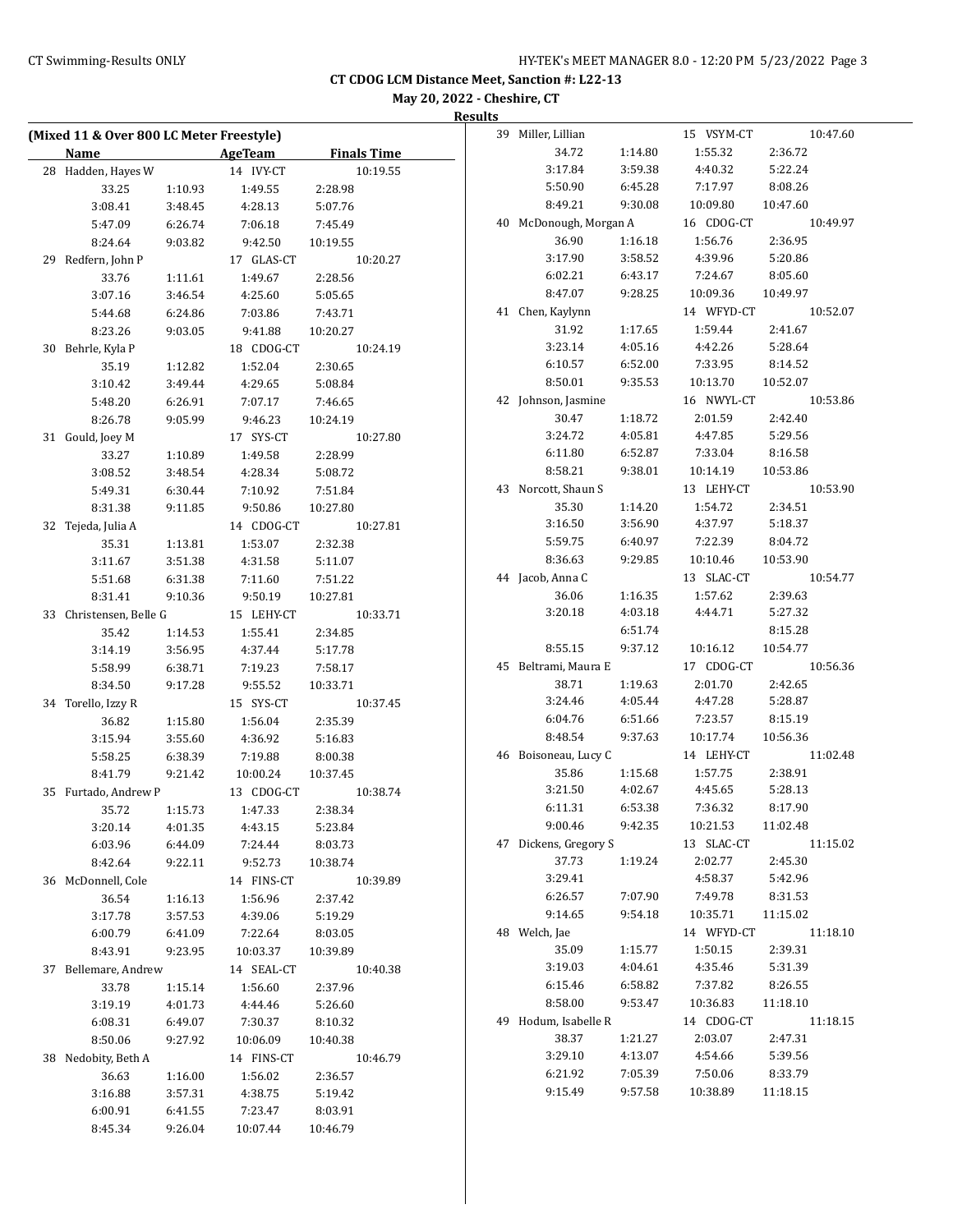**CT CDOG LCM Distance Meet, Sanction #: L22-13**

**May 20, 2022 - Cheshire, CT**

**Results**

| (Mixed 11 & Over 800 LC Meter Freestyle) |                         |          |                          |                    |  |
|------------------------------------------|-------------------------|----------|--------------------------|--------------------|--|
|                                          | Name                    |          | <b>Example 2 AgeTeam</b> | <b>Finals Time</b> |  |
|                                          | 50 Vitola, Abigail G    |          | 18 VSYM-CT               | 11:20.49           |  |
|                                          | 35.98                   | 1:17.59  | 1:59.37                  | 2:43.72            |  |
|                                          | 3:25.53                 | 4:09.85  | 4:52.28                  | 5:36.64            |  |
|                                          | 6:19.85                 | 7:04.29  | 7:46.75                  | 8:31.83            |  |
|                                          | 9:14.52                 | 9:58.06  | 10:39.47                 | 11:20.49           |  |
|                                          | 51 Niemczyk, Alina M    |          | 15 IVY-CT                | 11:21.07           |  |
|                                          | 39.27                   | 1:21.23  |                          | 2:48.40            |  |
|                                          | 3:32.66                 | 4:15.34  | 4:59.37                  | 5:41.65            |  |
|                                          | 6:25.54                 | 7:07.74  |                          | 8:33.25            |  |
|                                          | 9:17.80                 | 9:59.50  | 10:41.45                 | 11:21.07           |  |
|                                          | 52 Curran, Penelope J   |          | 14 LEHY-CT               | 11:26.12           |  |
|                                          | 37.27                   | 1:20.16  | 2:03.01                  | 2:46.55            |  |
|                                          | 3:28.10                 | 4:12.80  | 4:49.57                  | 5:40.29            |  |
|                                          | 6:22.07                 | 7:06.63  | 7:48.81                  | 8:34.50            |  |
|                                          | 9:17.25                 | 10:01.35 | 10:44.07                 | 11:26.12           |  |
|                                          | 53 Dale, Leah S         |          | 14 CDOG-CT               | 11:34.16           |  |
|                                          | 38.10                   | 1:19.27  | 2:03.54                  | 2:46.81            |  |
|                                          | 3:31.53                 | 4:14.57  | 4:58.73                  | 5:41.76            |  |
|                                          | 6:26.53                 | 7:09.88  | 7:54.98                  | 8:38.59            |  |
|                                          | 9:23.99                 | 10:08.01 | 10:52.55 11:34.16        |                    |  |
|                                          | 54 Oconnell, Sydney H   |          | 15 CDOG-CT               | 11:36.16           |  |
|                                          | 38.13                   | 1:20.36  | 2:03.83                  | 2:48.02            |  |
|                                          | 3:33.27                 | 4:17.82  | 5:03.61                  | 5:48.40            |  |
|                                          | 6:34.00                 | 7:16.93  | 8:01.25                  | 8:43.93            |  |
|                                          | 9:28.32                 | 10:12.42 | 10:55.13                 | 11:36.16           |  |
|                                          | 55 Nat, Zara            |          | 14 SLAC-CT               | 11:36.26           |  |
|                                          | 36.35                   | 1:18.73  | 2:01.97                  | 2:46.33            |  |
|                                          | 3:29.98                 | 4:14.22  | 4:58.23                  | 5:43.02            |  |
|                                          | 6:27.34                 | 7:12.03  | 7:56.67                  | 8:41.20            |  |
|                                          | 9:25.57                 | 10:10.84 | 10:54.84                 | 11:36.26           |  |
|                                          | 56 Markoja, Kaylee      |          | 11 SEAL-CT               | 11:44.41           |  |
|                                          | 39.51                   | 1:22.98  | 2:08.09                  | 2:52.08            |  |
|                                          | 3:37.20                 | 4:20.67  | 5:05.88                  | 5:50.76            |  |
|                                          | 6:36.77                 | 7:21.59  | 8:07.64                  | 8:52.27            |  |
|                                          | 9:37.41                 | 10:20.49 | 11:05.20                 | 11:44.41           |  |
| 57                                       | McLaughlin, Karlee A    |          | 13 LEHY-CT               | 11:46.32           |  |
|                                          | 38.15                   | 1:21.36  | 2:06.18                  | 2:51.19            |  |
|                                          | 3:36.13                 | 4:22.36  | 5:06.69                  | 5:52.41            |  |
|                                          | 6:36.89                 | 7:21.88  | 8:06.86                  | 8:51.74            |  |
|                                          | 9:35.85                 | 10:20.41 | 11:00.29                 | 11:46.32           |  |
|                                          | 58 Schwartzman, Cooper  |          | 12 SEAL-CT               | 11:47.71           |  |
|                                          | 39.28                   | 1:22.68  | 2:08.71                  | 2:53.39            |  |
|                                          | 3:33.99                 | 4:23.84  | 5:09.27                  | 5:54.77            |  |
|                                          | 6:40.58                 | 7:26.52  | 8:11.39                  | 8:55.68            |  |
|                                          | 9:40.28                 | 10:24.06 | 11:08.25                 | 11:47.71           |  |
|                                          | 59 Maciaszek, Vanessa M |          | 15 CDOG-CT               | 11:49.70           |  |
|                                          | 39.39                   | 1:23.30  | 2:08.35                  | 2:53.16            |  |
|                                          | 3:39.26                 | 4:23.67  | 5:09.75                  | 5:54.47            |  |
|                                          | 6:39.61                 | 7:24.18  | 8:10.16                  | 8:54.90            |  |
|                                          | 9:40.21                 | 10:24.02 | 11:08.01                 | 11:49.70           |  |
| 60                                       | Gajda, Julia            |          | 14 SEAL-CT               | 12:15.34           |  |
|                                          | 37.62                   | 1:20.95  | 2:05.94                  | 2:54.46            |  |
|                                          | 3:35.41                 | 4:27.12  | 5:14.08                  | 6:01.15            |  |
|                                          | 6:48.69                 | 7:35.39  | 8:24.62                  | 9:11.26            |  |
|                                          | 9:59.06                 | 10:44.90 | 11:30.31                 | 12:15.34           |  |
|                                          |                         |          |                          |                    |  |

| 61 | Rivera, Emily E     |          | 16 CDOG-CT | 12:17.20 |
|----|---------------------|----------|------------|----------|
|    | 39.09               | 1:23.44  | 1:53.48    | 2:54.52  |
|    | 3:39.82             | 4:27.55  | 5:14.22    | 6:02.05  |
|    | 6:47.88             | 7:36.12  | 8:22.85    | 9:11.06  |
|    | 9:57.52             | 10:45.43 | 11:30.95   | 12:17.20 |
| 62 | Butler, Emily G     |          | 15 SLAC-CT | 12:23.71 |
|    | 40.84               | 1:26.33  | 2:12.82    | 3:00.38  |
|    | 3:47.54             | 4:35.79  | 5:23.05    | 6:10.59  |
|    | 6:57.09             | 7:44.74  | 8:31.43    | 9:19.24  |
|    | 10:06.12            | 10:53.12 | 11:39.31   | 12:23.71 |
| 63 | Monreal, Miquel S   |          | 13 CDOG-CT | 12:31.07 |
|    | 42.49               | 1:29.78  | 2:18.22    | 3:07.13  |
|    | 3:54.14             | 4:42.03  | 5:29.53    | 6:16.89  |
|    | 7:04.78             | 7:52.71  | 8:40.96    | 9:28.29  |
|    | 10:15.98            | 11:03.79 | 11:50.04   | 12:31.07 |
| 64 | Gallo, Zoe A        |          | 17 WFYD-CT | 12:32.83 |
|    | 40.70               | 1:27.22  | 2:16.03    | 3:03.01  |
|    | 3:51.49             | 4:38.36  | 5:27.61    | 6:14.94  |
|    | 7:04.09             | 7:51.25  | 8:40.50    | 9:28.41  |
|    | 10:16.45            | 11:02.36 | 11:48.92   | 12:32.83 |
| 65 | Dickens, Brighton T |          | 11 SLAC-CT | 14:51.01 |
|    | 41.53               | 1:33.47  |            | 3:26.17  |
|    | 4:22.10             |          | 6:16.62    | 7:14.55  |
|    | 8:10.53             | 9:07.02  |            | 11:03.01 |
|    | 11:59.07            | 12:57.69 | 13:53.07   | 14:51.01 |

## **Mixed 11 & Over 400 LC Meter IM**

|   | Name                             |         | AgeTeam                 | <b>Finals Time</b> |
|---|----------------------------------|---------|-------------------------|--------------------|
|   | 1 Matos, Brendan A               |         | 15 CDOG-CT              | 5:04.69            |
|   | 32.08                            | 1:07.84 | 1:48.35                 | 2:27.36            |
|   | 3:12.80 3:58.00                  |         | 4:32.48                 | 5:04.69            |
|   | 2 Milhomens, Joseph J 14 CDOG-CT |         |                         | 5:05.42            |
|   | 30.99                            | 1:06.88 | 1:47.04                 | 2:27.26            |
|   | 3:11.23                          |         | 3:57.29 4:32.78         | 5:05.42            |
|   | 3 Chen, Edward P                 |         | 18 CDOG-CT              | 5:12.17            |
|   | 31.85                            | 1:09.05 | 1:52.38                 | 2:34.18            |
|   | 3:15.50                          |         | 3:57.20 4:34.89         | 5:12.17            |
|   | 4 Lagamao, Jerick C              |         | 16 CDOG-CT              | 5:16.11            |
|   | 32.65                            | 1:10.14 | 1:51.81                 | 2:32.22            |
|   | 3:19.15                          |         | 4:04.56 4:41.47         | 5:16.11            |
|   | 5 Lee, Alexander N               |         | 16 CDOG-CT              | 5:16.94            |
|   | 31.41                            | 1:09.25 | 1:51.00                 |                    |
|   | 3:15.39                          |         | 4:00.53 4:39.56 5:16.94 |                    |
|   | 6 Gauthier, Peter J              |         | 17 CDOG-CT              | 5:28.07            |
|   | 33.64                            | 1:12.32 | 1:55.69                 | 2:37.28            |
|   | 3:24.82                          |         | 4:10.89 4:50.38         | 5:28.07            |
| 7 | Hale, Brayden D                  |         | 13 CDOG-CT              | 5:29.26            |
|   | 34.11                            | 1:13.25 | 1:57.47                 | 2:40.49            |
|   | 3:27.67                          |         | 4:14.14 4:52.09         | 5:29.26            |
|   | 8 Wong, Jun D                    |         | 13 LEHY-CT              | 5:31.10            |
|   | 32.64                            | 1:10.22 | 1:52.67                 | 2:34.66            |
|   | 3:25.88                          |         | 4:15.96 4:54.82         | 5:31.10            |
|   | 9 McKirryher, Kylie M 13 CDOG-CT |         |                         | 5:34.38            |
|   | 34.38                            | 1:14.09 | 1:57.33                 | 2:38.45            |
|   | 3:29.58                          | 4:19.46 | 4:57.82                 | 5:34.38            |